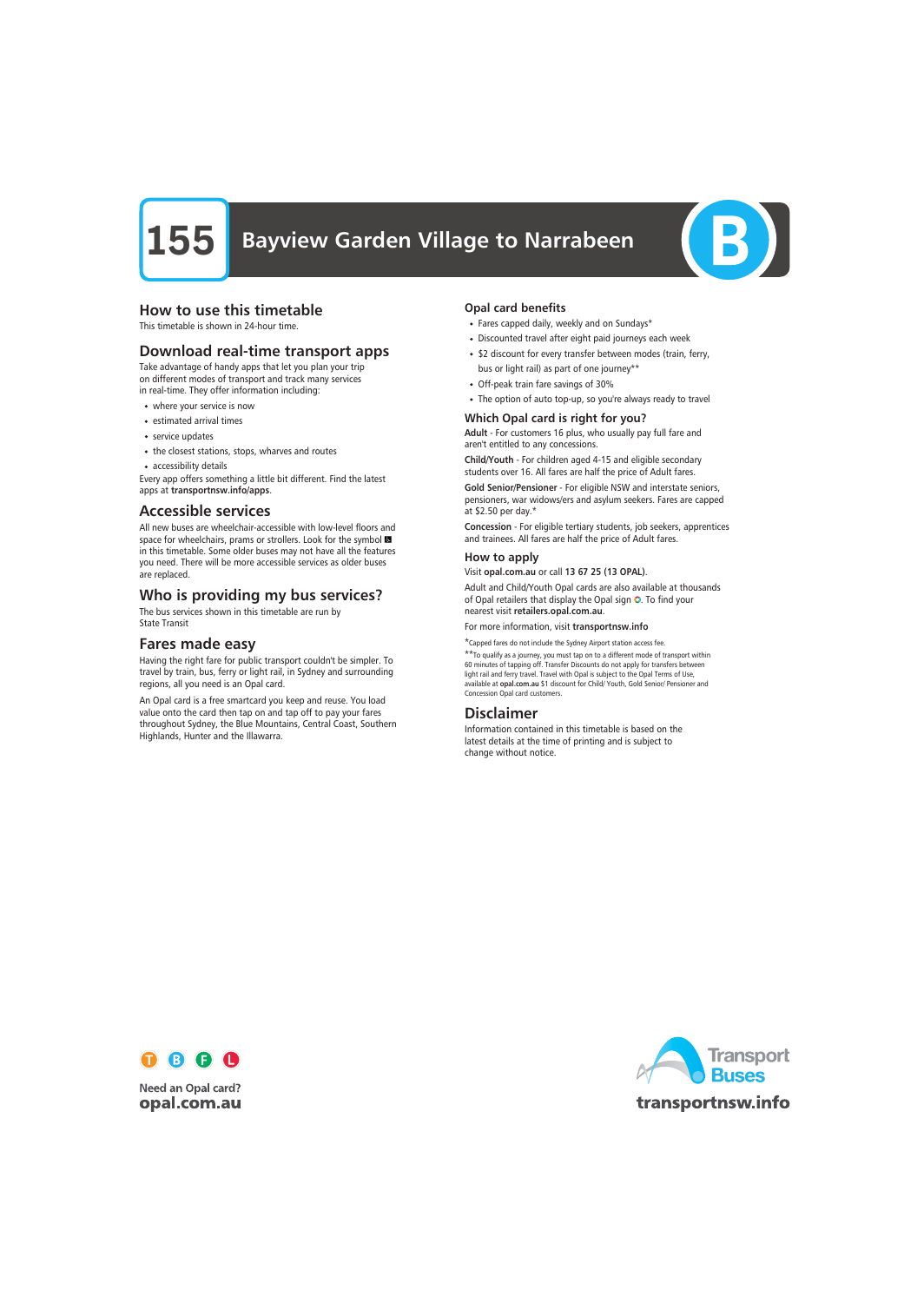

# Valid from: 26 Nov 2017<br>Note: Information is correct on da

NOTE: Information is correct on date of download.

| <b>Monday to Friday</b>                                                               |                          |                          |                          |                                                       |                                                       |                |                          |                          |                         |                                                                   | $\overline{a}$          |
|---------------------------------------------------------------------------------------|--------------------------|--------------------------|--------------------------|-------------------------------------------------------|-------------------------------------------------------|----------------|--------------------------|--------------------------|-------------------------|-------------------------------------------------------------------|-------------------------|
| Waterloo St before Pittwater Rd, Narrabeen                                            |                          |                          |                          |                                                       |                                                       |                |                          |                          |                         | 05:10 05:40 06:10 06:40 07:10 07:40 08:10 08:40 09:12 09:42       | 10:12                   |
| Narrabeen Park Pde near Walsh St, North                                               |                          |                          |                          |                                                       | 05:16 05:46 06:16 06:46 07:16 07:46 08:16             |                |                          |                          | 08:47 09:19 09:49       |                                                                   | 10:19                   |
| Narrabeen                                                                             |                          |                          |                          |                                                       |                                                       |                |                          |                          |                         |                                                                   |                         |
| Coronation St near Mona Vale Hospital, Mona                                           |                          |                          |                          |                                                       | 05:20 05:50 06:20 06:50 07:20 07:50 08:20             |                |                          | 08:51                    | 09:23                   | 09:53 10:23                                                       |                         |
| Vale                                                                                  |                          |                          |                          |                                                       |                                                       |                |                          |                          |                         |                                                                   |                         |
| Waratah St near Bungan St, Mona Vale                                                  | $\frac{1}{2}$            |                          | $\overline{\phantom{0}}$ |                                                       |                                                       |                | $\overline{\phantom{0}}$ |                          |                         | 05:24 05:54 06:24 06:54 07:24 07:54 08:25 08:56 09:28 09:58 10:28 |                         |
| Annam Rd before Cabbage Tree Rd, Bayview                                              |                          | 06:01                    |                          | 07:01                                                 |                                                       | 08:02          |                          | 09:04                    |                         | 10:06                                                             |                         |
| <b>Monday to Friday</b>                                                               |                          |                          |                          |                                                       |                                                       |                |                          |                          |                         |                                                                   |                         |
| Waterloo St before Pittwater Rd, Narrabeen                                            |                          |                          |                          |                                                       | 10:47 11:47 12:47 13:47 14:47 15:23 15:48 16:23       |                |                          |                          | 16:48                   | 17:23 17:50                                                       |                         |
| Narrabeen Park Pde near Walsh St, North                                               |                          |                          |                          |                                                       | 10:54 11:54 12:54 13:54 14:54 15:30 15:55 16:30       |                |                          |                          | 16:55                   | 17:30 17:57                                                       |                         |
| Narrabeen                                                                             |                          |                          |                          |                                                       |                                                       |                |                          |                          |                         |                                                                   |                         |
| Coronation St near Mona Vale Hospital, Mona                                           | 10:58                    |                          |                          |                                                       | 11:59 12:59 13:59 14:59 15:35 16:00 16:35 17:00       |                |                          |                          |                         | 17:34 18:01                                                       |                         |
| Vale                                                                                  |                          |                          |                          |                                                       |                                                       |                |                          |                          |                         |                                                                   |                         |
| Waratah St near Bungan St, Mona Vale<br>Annam Rd before Cabbage Tree Rd, Bayview      | 11:11                    |                          |                          | 12:12 13:12 14:12 15:12                               | 11:03 12:04 13:04 14:04 15:04 15:40 16:05 16:40       |                | 16:12                    | $\overline{\phantom{a}}$ | 17:05 17:39<br>17:12    |                                                                   | 18:06<br>18:13          |
|                                                                                       |                          |                          |                          |                                                       |                                                       |                |                          |                          |                         |                                                                   |                         |
| <b>Monday to Friday</b>                                                               |                          |                          |                          |                                                       |                                                       |                |                          |                          |                         |                                                                   |                         |
| Waterloo St before Pittwater Rd, Narrabeen                                            |                          |                          |                          |                                                       | 18:23 18:53 19:23 19:57 20:57 21:57 22:57 23:57 00:57 |                |                          |                          |                         |                                                                   |                         |
| Narrabeen Park Pde near Walsh St, North                                               |                          |                          |                          |                                                       | 18:29 18:59 19:29 20:03 21:03 22:03 23:03 00:03 01:03 |                |                          |                          |                         |                                                                   |                         |
| Narrabeen                                                                             |                          |                          |                          |                                                       |                                                       |                |                          |                          |                         |                                                                   |                         |
| Coronation St near Mona Vale Hospital, Mona<br>Vale                                   | 18:33                    |                          |                          |                                                       | 19:03 19:33 20:07 21:07 22:07 23:07                   |                |                          | 00:07 01:07              |                         |                                                                   |                         |
| Waratah St near Bungan St, Mona Vale                                                  | 18:37                    | 19:07                    | 19:37                    | 20:11                                                 | 21:11                                                 | 22:11          | 23:11                    | 00:11 01:11              |                         |                                                                   |                         |
| Annam Rd before Cabbage Tree Rd, Bayview                                              | $\overline{\phantom{a}}$ | 19:13                    | $\overline{\phantom{a}}$ | 20:17                                                 | $\overline{\phantom{a}}$                              |                | $\overline{\phantom{a}}$ | $\overline{\phantom{a}}$ |                         |                                                                   |                         |
|                                                                                       |                          |                          |                          |                                                       |                                                       |                |                          |                          |                         |                                                                   |                         |
| Saturday                                                                              | $\overline{\mathbf{g}}$  | $\overline{6}$           | $\overline{\mathbf{r}}$  | $\overline{\alpha}$                                   | $\overline{6}$<br>09:03 10:03                         | $\overline{6}$ | $\overline{6}$           | $\overline{\mathbf{c}}$  | $\overline{\mathbf{c}}$ | $\overline{a}$                                                    | $\overline{\mathbf{r}}$ |
| Waterloo St before Pittwater Rd, Narrabeen<br>Narrabeen Park Pde near Walsh St, North |                          | 06:02 07:02              | 08:02                    |                                                       | 06:08 07:08 08:08 09:10 10:10 11:10 12:00 13:00       | 11:03          | 11:53                    | 12:53                    | 13:53<br>14:00          | 14:53<br>14:59                                                    | 15:53<br>15:59          |
| Narrabeen                                                                             |                          |                          |                          |                                                       |                                                       |                |                          |                          |                         |                                                                   |                         |
| Coronation St near Mona Vale Hospital, Mona                                           |                          |                          |                          |                                                       | 06:12 07:12 08:12 09:14 10:14 11:14 12:04 13:04       |                |                          |                          |                         | 14:04 15:03 16:03                                                 |                         |
| Vale                                                                                  |                          |                          |                          |                                                       |                                                       |                |                          |                          |                         |                                                                   |                         |
| Waratah St near Bungan St, Mona Vale                                                  |                          | 06:16 07:16              |                          |                                                       | 08:16 09:19 10:19 11:18 12:08 13:08                   |                |                          |                          | 14:08                   | 15:07                                                             | 16:07                   |
| Annam Rd before Cabbage Tree Rd, Bayview                                              | $\sim$                   | $\overline{\phantom{a}}$ |                          |                                                       | 08:23 09:26 10:26 11:25 12:15 13:17                   |                |                          |                          |                         | 14:17 15:15                                                       | 16:15                   |
| Saturday                                                                              | $\overline{a}$           | $\overline{a}$           | $\overline{a}$           | $\overline{a}$                                        | $\overline{d}$                                        | $\overline{6}$ | $\overline{6}$           | $\overline{a}$           | $\overline{a}$          |                                                                   |                         |
| Waterloo St before Pittwater Rd, Narrabeen                                            | 16:53                    | 17:50                    | 18:50                    |                                                       | 19:50 20:50 21:50                                     |                | 22:50 23:50              |                          | 00:50                   |                                                                   |                         |
| Narrabeen Park Pde near Walsh St, North                                               |                          | 16:59 17:56              |                          |                                                       | 18:56 19:56 20:56 21:56 22:56 23:56 00:56             |                |                          |                          |                         |                                                                   |                         |
| Narrabeen                                                                             |                          |                          |                          |                                                       |                                                       |                |                          |                          |                         |                                                                   |                         |
| Coronation St near Mona Vale Hospital, Mona                                           |                          |                          |                          |                                                       | 17:03 18:00 19:00 20:00 21:00 22:00 23:00 00:00 00:59 |                |                          |                          |                         |                                                                   |                         |
| Vale                                                                                  |                          |                          |                          |                                                       |                                                       |                |                          |                          |                         |                                                                   |                         |
| Waratah St near Bungan St, Mona Vale                                                  |                          |                          |                          |                                                       | 17:08 18:05 19:04 20:04 21:04 22:04 23:04 00:04 01:03 |                |                          |                          |                         |                                                                   |                         |
| Annam Rd before Cabbage Tree Rd, Bayview                                              |                          |                          | 17:16 18:13 19:10 20:10  |                                                       |                                                       |                |                          |                          |                         |                                                                   |                         |
| <b>Sunday &amp; Public Holidays</b>                                                   | $\sigma$                 | $\Delta$                 | $\vert \mathbf{F} \vert$ | $\vert \mathbf{F} \vert$                              | $\mathbb{P}$                                          | $\mathbb{P}$   | $\mathbf{P}$             | $\sigma$                 | $\boxed{\varphi}$       | $\mathbf{P}$                                                      | G.                      |
| Waterloo St before Pittwater Rd, Narrabeen                                            |                          | 06:02 07:02              |                          |                                                       | 08:02 09:03 10:03                                     |                | 11:03 11:53              | 12:53                    | 13:53                   | 14:53 15:53                                                       |                         |
| Narrabeen Park Pde near Walsh St, North                                               |                          | 06:08 07:08              |                          | 08:08 09:10 10:10                                     |                                                       |                | 11:10 12:00              | 13:00                    | 14:00                   | 15:00 16:00                                                       |                         |
| Narrabeen                                                                             |                          |                          |                          |                                                       |                                                       |                |                          |                          |                         |                                                                   |                         |
| Coronation St near Mona Vale Hospital, Mona                                           |                          |                          |                          |                                                       |                                                       |                |                          |                          |                         | 06:12 07:12 08:12 09:14 10:14 11:14 12:04 13:04 14:04 15:04 16:04 |                         |
| Vale                                                                                  |                          |                          |                          |                                                       |                                                       |                |                          |                          |                         |                                                                   |                         |
| Waratah St near Bungan St, Mona Vale                                                  |                          |                          |                          |                                                       |                                                       |                |                          |                          |                         | 06:16 07:16 08:17 09:19 10:19 11:19 12:09 13:08 14:08 15:08 16:08 |                         |
| Annam Rd before Cabbage Tree Rd, Bayview                                              |                          |                          | 08:23                    |                                                       | 09:25 10:25 11:25                                     |                | 12:17                    | 13:16                    |                         | 14:16 15:16 16:16                                                 |                         |
| <b>Sunday &amp; Public Holidays</b>                                                   | $\sigma$                 | $\sigma$                 | $\vert \mathbf{F} \vert$ | d                                                     | $\mathbb{P}$                                          | $\mathbf{P}$   | $\mathbb{P}$             | $\sigma$                 | $\Delta$                |                                                                   |                         |
| Waterloo St before Pittwater Rd, Narrabeen                                            |                          | 16:53 17:50              |                          |                                                       | 18:50 19:50 20:50 21:50 22:50 23:50                   |                |                          |                          | 00:50                   |                                                                   |                         |
| Narrabeen Park Pde near Walsh St, North                                               |                          |                          |                          | 17:00 17:56 18:56 19:56 20:56 21:56 22:56 23:56 00:56 |                                                       |                |                          |                          |                         |                                                                   |                         |
|                                                                                       |                          |                          |                          |                                                       |                                                       |                |                          |                          |                         |                                                                   |                         |
| Narrabeen                                                                             |                          |                          |                          |                                                       |                                                       |                |                          |                          |                         |                                                                   |                         |
| Coronation St near Mona Vale Hospital, Mona                                           |                          |                          |                          |                                                       | 17:04 18:00 19:00 20:00 21:00 22:00 22:59 23:59 01:00 |                |                          |                          |                         |                                                                   |                         |
| Vale                                                                                  |                          |                          |                          |                                                       |                                                       |                |                          |                          |                         |                                                                   |                         |
| Waratah St near Bungan St, Mona Vale<br>Annam Rd before Cabbage Tree Rd, Bayview      |                          |                          | 17:16 18:12 19:10 20:10  |                                                       | 17:08 18:04 19:04 20:04 21:04 22:04 23:03 00:03 01:04 |                |                          |                          |                         |                                                                   |                         |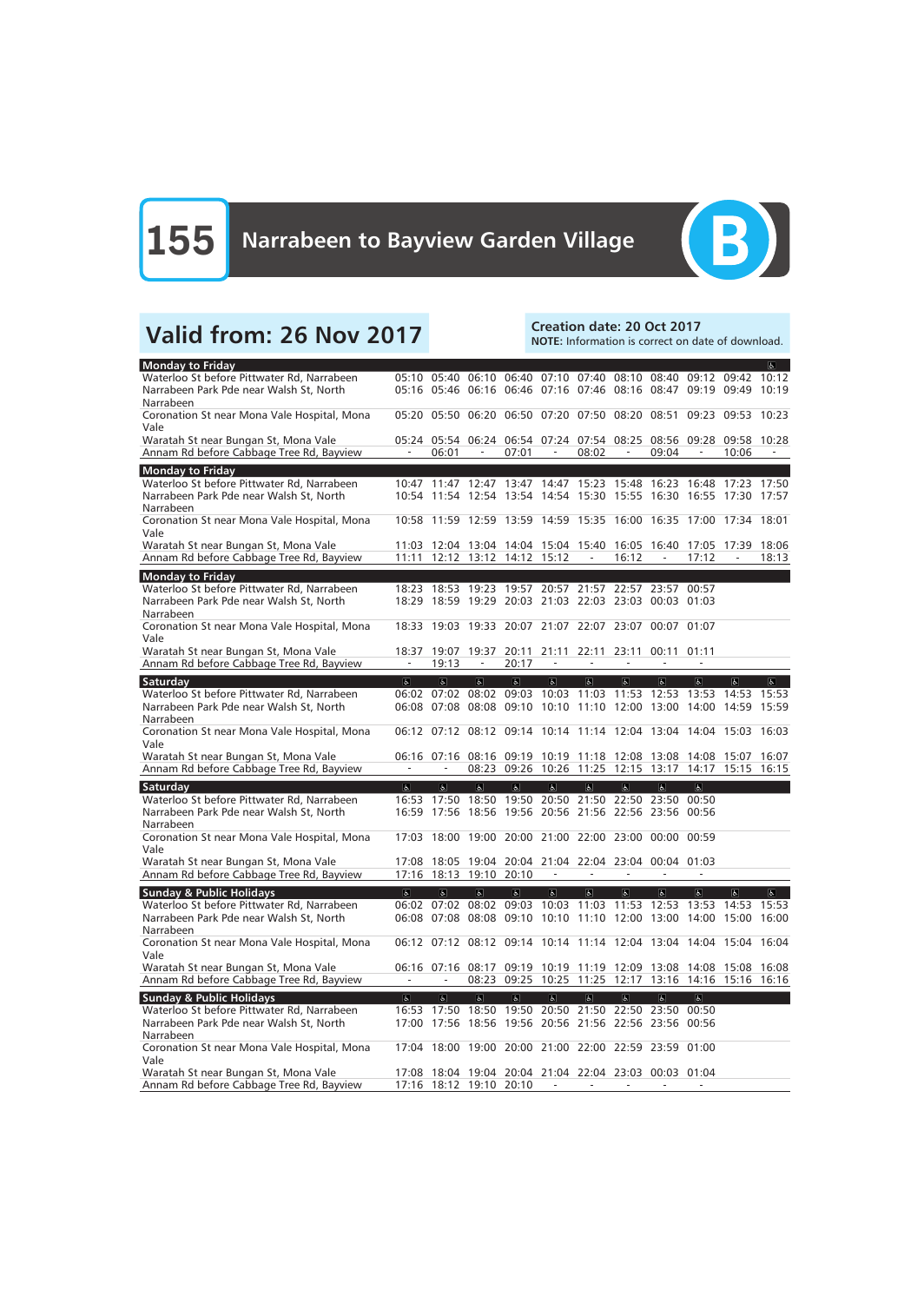

| <b>Monday to Friday</b>                                                                                           |                         | $\sigma$                                                                                                       |                                            |                |                                                       |                            |                                                |                            |                            |             |             |
|-------------------------------------------------------------------------------------------------------------------|-------------------------|----------------------------------------------------------------------------------------------------------------|--------------------------------------------|----------------|-------------------------------------------------------|----------------------------|------------------------------------------------|----------------------------|----------------------------|-------------|-------------|
| <b>Service Information</b>                                                                                        |                         |                                                                                                                |                                            |                |                                                       |                            |                                                |                            | A                          |             |             |
| Annam Rd after Cabbage Tree Rd, Bayview                                                                           |                         | $\overline{a}$                                                                                                 | 06:11                                      |                |                                                       | 07:09                      |                                                |                            | 08:09                      |             | 09:10       |
| Waratah St near Bungan St, Mona Vale                                                                              |                         | 05:38 05:58                                                                                                    |                                            |                | 06:18 06:37 06:57 07:16 07:36 07:56                   |                            |                                                |                            |                            | 08:17 08:48 | 09:18       |
| Pittwater Place Shopping Centre, Park St, Mona                                                                    |                         | 05:39 05:59                                                                                                    | 06:19                                      | 06:38          | 06:58                                                 | 07:18                      | 07:38 07:58                                    |                            | 08:19                      | 08:50       | 09:20       |
| Vale                                                                                                              |                         |                                                                                                                |                                            |                |                                                       |                            |                                                |                            |                            |             |             |
| Mona Vale Girl Guides, Barrenjoey Rd, Mona Vale 05:40 06:00                                                       |                         |                                                                                                                |                                            |                | 06:20 06:40 07:00 07:20 07:40                         |                            |                                                | 08:00                      | 08:21                      | 08:52       | 09:22       |
| Coronation St near Mona Vale Hospital, Mona                                                                       |                         | 05:42 06:02 06:22 06:43 07:03 07:23 07:43 08:03 08:24 08:55 09:25                                              |                                            |                |                                                       |                            |                                                |                            |                            |             |             |
| Vale                                                                                                              |                         |                                                                                                                |                                            |                |                                                       |                            |                                                |                            |                            |             |             |
| Narrabeen Park Pde near Walsh St, North                                                                           |                         | 05:47 06:07 06:27 06:48 07:08 07:28 07:48 08:08 08:29 09:00 09:30                                              |                                            |                |                                                       |                            |                                                |                            |                            |             |             |
| Narrabeen                                                                                                         |                         |                                                                                                                |                                            |                |                                                       |                            |                                                |                            |                            |             |             |
| St Josephs Church, Lagoon St, Narrabeen                                                                           |                         |                                                                                                                |                                            |                |                                                       |                            |                                                |                            | 08:32                      |             |             |
| Waterloo St before Pittwater Rd, Narrabeen                                                                        | 05:51                   | 06:11                                                                                                          |                                            |                | 06:32 06:53 07:13 07:33 07:53 08:13 08:34 09:05 09:36 |                            |                                                |                            |                            |             |             |
| <b>Monday to Friday</b>                                                                                           |                         |                                                                                                                |                                            |                |                                                       |                            |                                                |                            |                            |             |             |
| Annam Rd after Cabbage Tree Rd, Bayview                                                                           | $\equiv$                |                                                                                                                | 10:18 11:18                                |                | 12:18 13:18 14:18                                     |                            |                                                | 15:18                      |                            | 16:18       |             |
| Waratah St near Bungan St, Mona Vale                                                                              |                         | 09:54 10:26                                                                                                    | 11:26                                      | 12:26          | 13:26 14:26 14:56                                     |                            |                                                | 15:26                      | 15:56                      | 16:26       | 16:56       |
| Pittwater Place Shopping Centre, Park St, Mona                                                                    |                         | 09:56 10:28 11:28 12:28 13:28 14:28                                                                            |                                            |                |                                                       |                            | 14:58 15:28                                    |                            |                            | 15:58 16:28 | 16:58       |
| Vale                                                                                                              |                         |                                                                                                                |                                            |                |                                                       |                            |                                                |                            |                            |             |             |
| Mona Vale Girl Guides, Barrenjoey Rd, Mona Vale 09:58                                                             |                         | 10:30 11:30 12:30 13:30 14:30 15:00                                                                            |                                            |                |                                                       |                            |                                                | 15:30                      | 16:00 16:30 17:00          |             |             |
| Coronation St near Mona Vale Hospital, Mona                                                                       | 10:01                   | 10:33 11:33 12:33 13:33 14:33 15:03                                                                            |                                            |                |                                                       |                            |                                                | 15:33 16:03                |                            | 16:33 17:03 |             |
| Vale                                                                                                              |                         |                                                                                                                |                                            |                |                                                       |                            |                                                |                            |                            |             |             |
| Narrabeen Park Pde near Walsh St, North                                                                           |                         | 10:06 10:38 11:38 12:38 13:38 14:38 15:08 15:38 16:08 16:38 17:08                                              |                                            |                |                                                       |                            |                                                |                            |                            |             |             |
| Narrabeen                                                                                                         |                         |                                                                                                                |                                            |                |                                                       |                            |                                                |                            |                            |             |             |
| Waterloo St before Pittwater Rd, Narrabeen                                                                        |                         | 10:12 10:44 11:44 12:44 13:44 14:44 15:14 15:44 16:14 16:44 17:13                                              |                                            |                |                                                       |                            |                                                |                            |                            |             |             |
| <b>Monday to Friday</b>                                                                                           |                         |                                                                                                                |                                            |                |                                                       |                            |                                                |                            |                            |             |             |
| Annam Rd after Cabbage Tree Rd, Bayview                                                                           | 17:19                   | $\overline{\phantom{a}}$                                                                                       | 18:19                                      |                | 19:20                                                 |                            |                                                |                            |                            |             |             |
| Waratah St near Bungan St, Mona Vale                                                                              |                         | 17:26 17:56                                                                                                    | 18:26                                      | 18:57          |                                                       | 19:27 20:23                | 21:23                                          |                            | 22:23 23:23 00:23          |             |             |
| Pittwater Place Shopping Centre, Park St, Mona                                                                    | 17:28                   | 17:58                                                                                                          |                                            |                | 18:28 18:59 19:29 20:25 21:25 22:25 23:25 00:25       |                            |                                                |                            |                            |             |             |
| Vale                                                                                                              |                         |                                                                                                                |                                            |                |                                                       |                            |                                                |                            |                            |             |             |
| Mona Vale Girl Guides, Barrenjoey Rd, Mona Vale 17:30 18:00 18:30 19:00 19:30 20:26 21:26 22:26 23:26 00:26       |                         |                                                                                                                |                                            |                |                                                       |                            |                                                |                            |                            |             |             |
| Coronation St near Mona Vale Hospital, Mona                                                                       | 17:33                   |                                                                                                                |                                            |                | 18:03 18:33 19:02 19:32 20:28 21:28 22:28 23:28 00:28 |                            |                                                |                            |                            |             |             |
| Vale                                                                                                              |                         |                                                                                                                |                                            |                |                                                       |                            |                                                |                            |                            |             |             |
| Narrabeen Park Pde near Walsh St, North                                                                           |                         | 17:38 18:08 18:38 19:07 19:37 20:33 21:33 22:33 23:33 00:33                                                    |                                            |                |                                                       |                            |                                                |                            |                            |             |             |
| Narrabeen                                                                                                         |                         |                                                                                                                |                                            |                |                                                       |                            |                                                |                            |                            |             |             |
| Waterloo St before Pittwater Rd, Narrabeen                                                                        | 17:43                   | 18:13                                                                                                          | 18:43                                      | 19:11          | 19:41                                                 | 20:37                      | 21:37                                          | 22:37                      | 23:37                      | 00:37       |             |
| Saturday                                                                                                          | $\Delta$                | $\sigma$                                                                                                       | $\begin{bmatrix} \mathbf{g} \end{bmatrix}$ | $ {\bf g} $    | $\mathbf{g}$                                          | $\mathbf{g}$               | $\mathbf{g}$                                   | $\sigma$                   | $\alpha$                   | $\alpha$    | $\boxed{2}$ |
| Annam Rd after Cabbage Tree Rd, Bayview                                                                           |                         |                                                                                                                | $\overline{\phantom{a}}$                   | 08:28          | 09:21                                                 | 10:16                      | 11:16                                          | 12:16                      | 13:16                      | 14:20       | 15:21       |
| Waratah St near Bungan St, Mona Vale                                                                              |                         | 05:35 06:35 07:35                                                                                              |                                            |                | 08:36 09:29 10:24 11:25 12:24 13:24 14:28 15:28       |                            |                                                |                            |                            |             |             |
| Pittwater Place Shopping Centre, Park St, Mona                                                                    |                         | 05:37 06:37 07:37 08:38 09:31 10:26 11:27 12:26 13:26 14:30 15:30                                              |                                            |                |                                                       |                            |                                                |                            |                            |             |             |
| Vale                                                                                                              |                         |                                                                                                                |                                            |                |                                                       |                            |                                                |                            |                            |             |             |
| Mona Vale Girl Guides, Barrenjoey Rd, Mona Vale 05:39 06:39 07:39 08:41 09:34 10:29 11:30 12:29 13:29 14:33 15:33 |                         |                                                                                                                |                                            |                |                                                       |                            |                                                |                            |                            |             |             |
| Coronation St near Mona Vale Hospital, Mona                                                                       |                         | 05:41 06:41 07:42 08:44 09:37 10:33 11:34 12:33 13:33 14:36 15:36                                              |                                            |                |                                                       |                            |                                                |                            |                            |             |             |
| Vale                                                                                                              |                         |                                                                                                                |                                            |                |                                                       |                            |                                                |                            |                            |             |             |
| Narrabeen Park Pde near Walsh St, North                                                                           |                         | 05:43 06:43 07:44 08:47 09:39 10:36 11:37 12:37 13:37 14:38 15:38                                              |                                            |                |                                                       |                            |                                                |                            |                            |             |             |
| Narrabeen                                                                                                         |                         |                                                                                                                |                                            |                |                                                       |                            |                                                |                            |                            |             |             |
| Waterloo St before Pittwater Rd, Narrabeen                                                                        |                         | 05:48 06:48 07:50 08:54 09:46 10:44 11:45 12:45 13:44 14:44 15:44                                              |                                            |                |                                                       |                            |                                                |                            |                            |             |             |
|                                                                                                                   |                         |                                                                                                                |                                            |                |                                                       |                            |                                                |                            |                            |             |             |
| Saturday<br>Annam Rd after Cabbage Tree Rd, Bayview                                                               | $\overline{\mathbf{c}}$ | $\overline{a}$<br>16:21 17:21 18:15 19:15                                                                      | $\overline{\mathbf{P}}$                    | $\overline{a}$ | $\overline{d}$                                        | $\overline{6}$<br>$\omega$ | $\overline{\mathbf{c}}$<br>$\bar{\phantom{a}}$ | $\overline{6}$<br>$\equiv$ | $\overline{6}$<br>$\omega$ |             |             |
|                                                                                                                   |                         |                                                                                                                |                                            |                |                                                       |                            |                                                |                            |                            |             |             |
| Waratah St near Bungan St, Mona Vale                                                                              |                         | 16:28 17:28 18:22 19:22 20:20 21:20 22:20 23:20 00:20<br>16:30 17:30 18:24 19:24 20:22 21:22 22:22 23:22 00:22 |                                            |                |                                                       |                            |                                                |                            |                            |             |             |
| Pittwater Place Shopping Centre, Park St, Mona<br>Vale                                                            |                         |                                                                                                                |                                            |                |                                                       |                            |                                                |                            |                            |             |             |
| Mona Vale Girl Guides, Barrenjoey Rd, Mona Vale 16:33 17:33 18:27 19:27 20:24 21:24 22:24 23:24 00:24             |                         |                                                                                                                |                                            |                |                                                       |                            |                                                |                            |                            |             |             |
| Coronation St near Mona Vale Hospital, Mona                                                                       |                         | 16:36 17:36 18:30 19:30 20:27 21:27 22:27 23:27 00:27                                                          |                                            |                |                                                       |                            |                                                |                            |                            |             |             |
| Vale                                                                                                              |                         |                                                                                                                |                                            |                |                                                       |                            |                                                |                            |                            |             |             |
| Narrabeen Park Pde near Walsh St, North                                                                           |                         | 16:38 17:38 18:32 19:32 20:29 21:29 22:29 23:29 00:29                                                          |                                            |                |                                                       |                            |                                                |                            |                            |             |             |
| Narrabeen                                                                                                         |                         |                                                                                                                |                                            |                |                                                       |                            |                                                |                            |                            |             |             |
| Waterloo St before Pittwater Rd, Narrabeen                                                                        |                         | 16:44 17:44 18:38 19:38 20:35 21:35 22:35 23:33 00:33                                                          |                                            |                |                                                       |                            |                                                |                            |                            |             |             |
|                                                                                                                   |                         |                                                                                                                |                                            |                |                                                       |                            |                                                |                            |                            |             |             |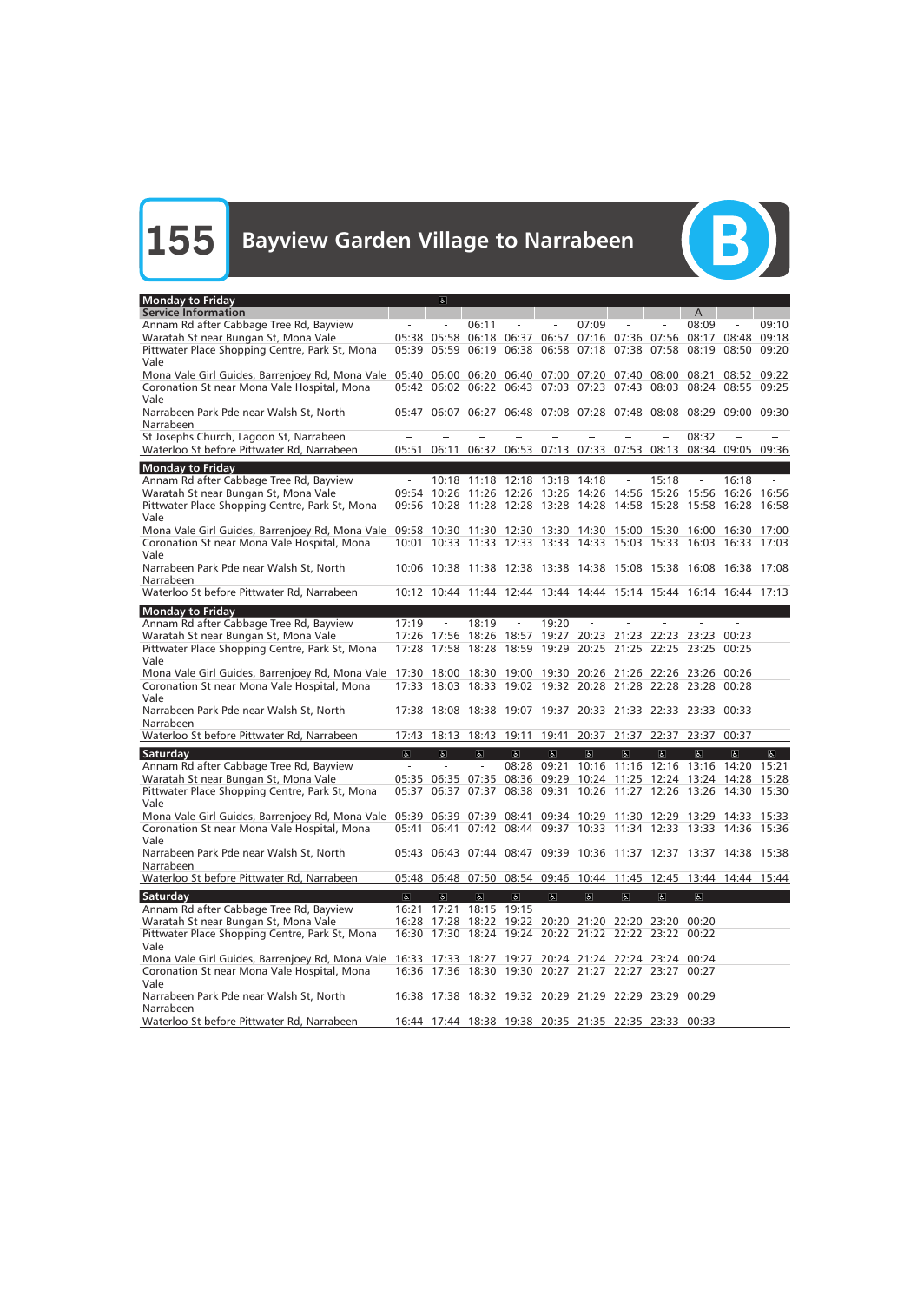$\begin{array}{c} \textbf{(B)} \end{array}$ 

| <b>Sunday &amp; Public Holidays</b>                                            | $\sigma$ | $ \mathbf{F} $ | $ \mathbf{f} \cdot$ | $\overline{a}$ | $\sigma$                                                          | $\sigma$ | $\sigma$    | $\sigma$                | $\overline{a}$ | $\overline{a}$ | $\sigma$ |
|--------------------------------------------------------------------------------|----------|----------------|---------------------|----------------|-------------------------------------------------------------------|----------|-------------|-------------------------|----------------|----------------|----------|
| Annam Rd after Cabbage Tree Rd, Bayview                                        |          |                |                     | 08:28          | 09:21                                                             | 10:16    | 11:16       | 12:16                   | 13:16          | 14:20          | 15:21    |
| Waratah St near Bungan St, Mona Vale                                           | 05:35    | 06:35          | 07:35               | 08:35          | 09:28                                                             | 10:23    | 11.23       | 12.23                   | 13:23          | 14.27          | 15:28    |
| Pittwater Place Shopping Centre, Park St, Mona<br>Vale                         | 05:37    | 06:37          | 07:37               | 08:37          | 09:30                                                             | 10:25    | 11:25       | 12:25                   | 13:25          | 14:29          | 15:30    |
| Mona Vale Girl Guides, Barrenjoey Rd, Mona Vale                                | 05:39    | 06:39          | 07:39               |                | 08:39 09:32 10:27 11:27                                           |          |             | 12:27                   | 13:27          | 14:31          | 15:32    |
| Coronation St near Mona Vale Hospital, Mona<br>Vale                            | 05:41    | 06:41          | 07:41               | 08:41          | 09:35                                                             | 10:30    | 11:30       | 12:30                   | 13:30          | 14:34          | 15:35    |
| Narrabeen Park Pde near Walsh St, North<br>Narrabeen                           |          |                |                     |                | 05:44 06:44 07:44 08:45 09:39 10:34 11:34 12:34 13:34 14:38 15:39 |          |             |                         |                |                |          |
| Waterloo St before Pittwater Rd, Narrabeen                                     | 05:49    | 06:49          | 07:49               |                | 08:50 09:47                                                       |          | 10:42 11:42 | 12:40                   | 13:40          | 14:44          | 15:44    |
|                                                                                |          |                |                     |                |                                                                   |          |             |                         |                |                |          |
|                                                                                | $\sigma$ | ਛ              | W                   | $\overline{d}$ | $\alpha$                                                          | $\Delta$ | ਨ           | $\overline{\mathbf{b}}$ | la l           |                |          |
| <b>Sunday &amp; Public Holidays</b><br>Annam Rd after Cabbage Tree Rd, Bayview | 16:21    | 17:21          | 18:15               | 19:15          |                                                                   |          |             |                         |                |                |          |
| Waratah St near Bungan St, Mona Vale                                           | 16:28    | 17:28          | 18:22               | 19:22          | 20:20                                                             | 21:20    | 22:20       | 23.20                   | 00.21          |                |          |
| Pittwater Place Shopping Centre, Park St, Mona<br>Vale                         | 16:30    | 17:30          | 18:24               | 19:24          | 20:22                                                             | 21:22    | 22:22       | 23:22                   | 00:23          |                |          |
| Mona Vale Girl Guides, Barrenjoey Rd, Mona Vale                                | 16:32    | 17:32          | 18:26               | 19:26          | 20:24 21:24 22:24 23:24 00:24                                     |          |             |                         |                |                |          |
| Coronation St near Mona Vale Hospital, Mona<br>Vale                            |          | 16:34 17:34    | 18:28               |                | 19:28 20:26 21:26 22:26                                           |          |             | 23:26 00:26             |                |                |          |
| Narrabeen Park Pde near Walsh St, North<br>Narrabeen                           |          |                |                     |                | 16:38 17:38 18:32 19:31 20:29 21:30 22:30 23:29 00:30             |          |             |                         |                |                |          |